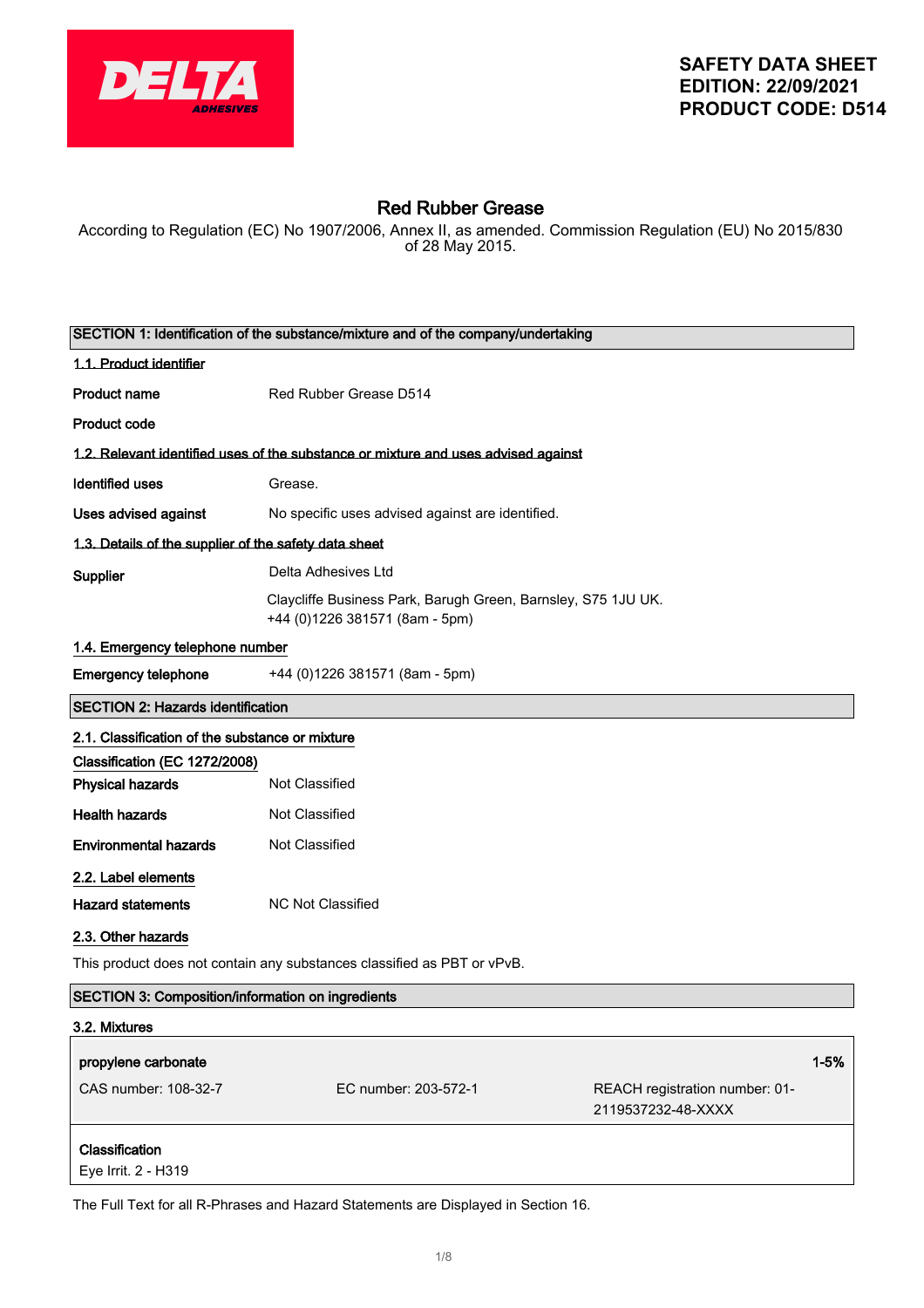

# SECTION 4: First aid measures

#### 4.1. Description of first aid measures

| <b>General information</b>                                 | If in doubt, get medical attention promptly. Show this Safety Data Sheet to the medical<br>personnel.                                                                                                                                                                                                           |
|------------------------------------------------------------|-----------------------------------------------------------------------------------------------------------------------------------------------------------------------------------------------------------------------------------------------------------------------------------------------------------------|
| Inhalation                                                 | No specific recommendations. If throat irritation or coughing persists, proceed as follows.<br>Move affected person to fresh air and keep warm and at rest in a position comfortable for<br>breathing. Loosen tight clothing such as collar, tie or belt. Get medical attention if any<br>discomfort continues. |
| Ingestion                                                  | No specific recommendations. If throat irritation or coughing persists, proceed as follows.<br>Rinse mouth. Get medical attention if any discomfort continues.                                                                                                                                                  |
| Skin contact                                               | No specific recommendations. Rinse with water. Get medical attention if any discomfort<br>continues.                                                                                                                                                                                                            |
| Eye contact                                                | Remove any contact lenses and open eyelids wide apart. Rinse with water. Get medical<br>attention if any discomfort continues.                                                                                                                                                                                  |
| <b>Protection of first aiders</b>                          | Use protective equipment appropriate for surrounding materials.                                                                                                                                                                                                                                                 |
|                                                            | 4.2. Most important symptoms and effects, both acute and delayed                                                                                                                                                                                                                                                |
| <b>General information</b>                                 | The severity of the symptoms described will vary dependent on the concentration and the<br>length of exposure.                                                                                                                                                                                                  |
| Inhalation                                                 | No specific symptoms known.                                                                                                                                                                                                                                                                                     |
| Ingestion                                                  | No specific symptoms known. May cause discomfort if swallowed.                                                                                                                                                                                                                                                  |
| <b>Skin contact</b>                                        | Prolonged contact may cause dryness of the skin.                                                                                                                                                                                                                                                                |
| Eye contact                                                | No specific symptoms known. May be slightly irritating to eyes.                                                                                                                                                                                                                                                 |
|                                                            | 4.3. Indication of any immediate medical attention and special treatment needed                                                                                                                                                                                                                                 |
| Notes for the doctor                                       | Treat symptomatically.                                                                                                                                                                                                                                                                                          |
| <b>Specific treatments</b>                                 | No special treatment required.                                                                                                                                                                                                                                                                                  |
| <b>SECTION 5: Firefighting measures</b>                    |                                                                                                                                                                                                                                                                                                                 |
| 5.1. Extinguishing media                                   |                                                                                                                                                                                                                                                                                                                 |
| Suitable extinguishing media                               | The product is not flammable. Extinguish with alcohol-resistant foam, carbon dioxide, dry<br>powder or water fog. Use fire-extinguishing media suitable for the surrounding fire.                                                                                                                               |
| Unsuitable extinguishing<br>media                          | Do not use water jet as an extinguisher, as this will spread the fire.                                                                                                                                                                                                                                          |
| 5.2. Special hazards arising from the substance or mixture |                                                                                                                                                                                                                                                                                                                 |
| Specific hazards                                           | None known.                                                                                                                                                                                                                                                                                                     |
| <b>Hazardous combustion</b><br>products                    | Thermal decomposition or combustion products may include the following substances:<br>Harmful gases or vapours.                                                                                                                                                                                                 |
| 5.3. Advice for firefighters                               |                                                                                                                                                                                                                                                                                                                 |
| Protective actions during<br>firefighting                  | Avoid breathing fire gases or vapours. Evacuate area. Cool containers exposed to heat with<br>water spray and remove them from the fire area if it can be done without risk. Cool containers<br>exposed to flames with water until well after the fire is out.                                                  |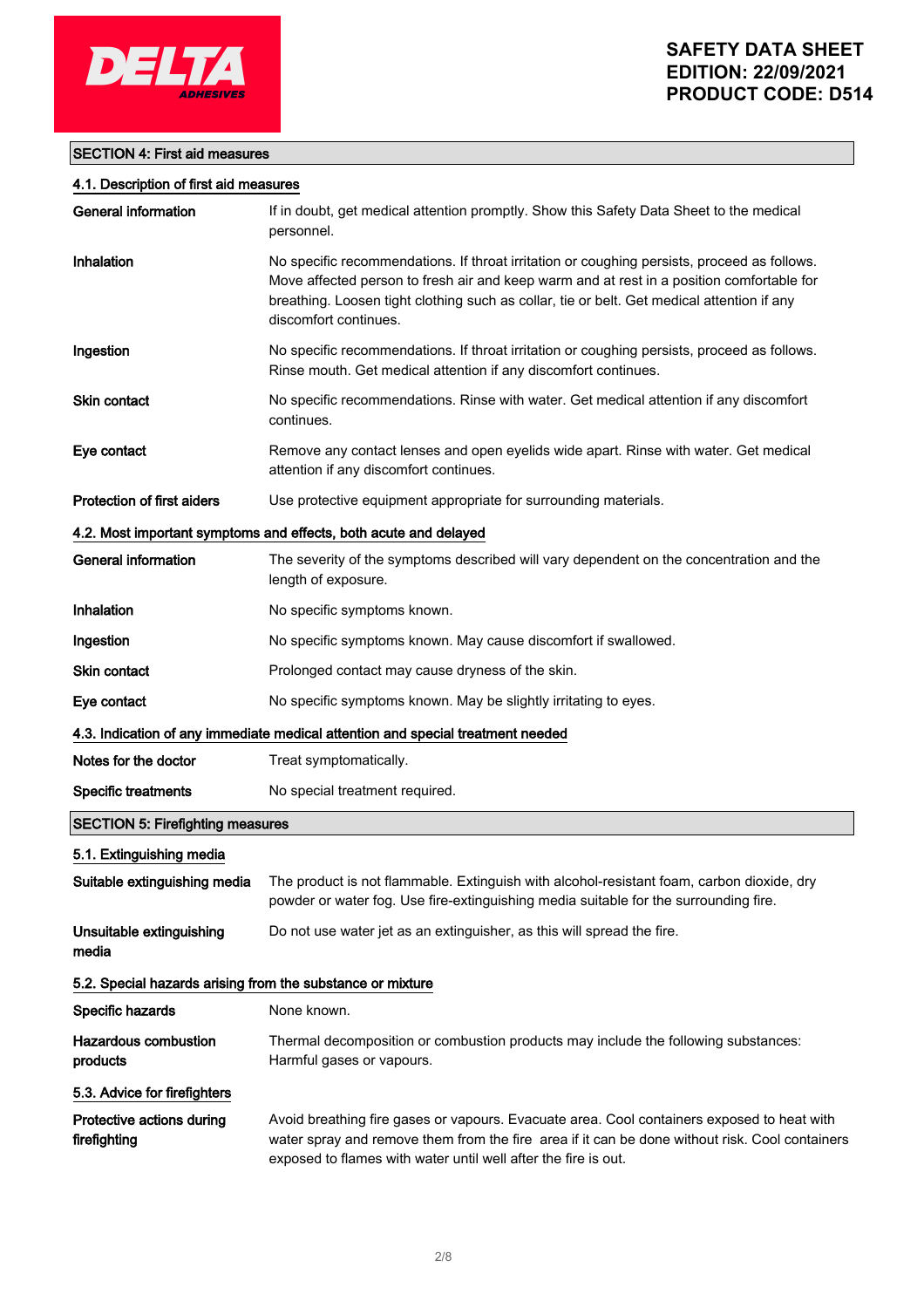

| for firefighters                                 | clothing. Firefighter's clothing conforming to European standard EN469 (including helmets,<br>protective boots and gloves) will provide a basic level of protection for chemical incidents.                                                                                                                                                                                       |
|--------------------------------------------------|-----------------------------------------------------------------------------------------------------------------------------------------------------------------------------------------------------------------------------------------------------------------------------------------------------------------------------------------------------------------------------------|
| <b>SECTION 6: Accidental release measures</b>    |                                                                                                                                                                                                                                                                                                                                                                                   |
|                                                  | 6.1. Personal precautions, protective equipment and emergency procedures                                                                                                                                                                                                                                                                                                          |
| <b>Personal precautions</b>                      | No specific recommendations. For personal protection, see Section 8.                                                                                                                                                                                                                                                                                                              |
| 6.2. Environmental precautions                   |                                                                                                                                                                                                                                                                                                                                                                                   |
| <b>Environmental precautions</b>                 | Avoid discharge into drains or watercourses or onto the ground.                                                                                                                                                                                                                                                                                                                   |
|                                                  | 6.3. Methods and material for containment and cleaning up                                                                                                                                                                                                                                                                                                                         |
| Methods for cleaning up                          | Reuse or recycle products wherever possible. Collect spillage with a shovel and broom, or<br>similar and reuse, if possible. Collect and place in suitable waste disposal containers and seal<br>securely. Flush contaminated area with plenty of water. Wash thoroughly after dealing with a<br>spillage. Dispose of contents/container in accordance with national regulations. |
| 6.4. Reference to other sections                 |                                                                                                                                                                                                                                                                                                                                                                                   |
| Reference to other sections                      | For personal protection, see Section 8. For waste disposal, see Section 13.                                                                                                                                                                                                                                                                                                       |
| <b>SECTION 7: Handling and storage</b>           |                                                                                                                                                                                                                                                                                                                                                                                   |
| 7.1. Precautions for safe handling               |                                                                                                                                                                                                                                                                                                                                                                                   |
| <b>Usage precautions</b>                         | Read and follow manufacturer's recommendations. Wear protective clothing as described in<br>Section 8 of this safety data sheet. Keep away from food, drink and animal feeding stuffs.<br>Keep container tightly sealed when not in use.                                                                                                                                          |
| Advice on general<br>occupational hygiene        | Wash promptly if skin becomes contaminated. Take off contaminated clothing. Wash<br>contaminated clothing before reuse.                                                                                                                                                                                                                                                           |
|                                                  | 7.2. Conditions for safe storage, including any incompatibilities                                                                                                                                                                                                                                                                                                                 |
| <b>Storage precautions</b>                       | Store away from incompatible materials (see Section 10). No specific recommendations.                                                                                                                                                                                                                                                                                             |
| Storage class                                    | Unspecified storage.                                                                                                                                                                                                                                                                                                                                                              |
| 7.3. Specific end use(s)                         |                                                                                                                                                                                                                                                                                                                                                                                   |
| Specific end use(s)                              | The identified uses for this product are detailed in Section 1.2.                                                                                                                                                                                                                                                                                                                 |
| SECTION 8: Exposure controls/Personal protection |                                                                                                                                                                                                                                                                                                                                                                                   |
| 8.1. Control parameters                          |                                                                                                                                                                                                                                                                                                                                                                                   |

Special protective equipment Wear positive-pressure self-contained breathing apparatus (SCBA) and appropriate protective

# Occupational exposure limits

#### xylene

Long-term exposure limit (8-hour TWA): WEL 50 ppm 220 mg/m<sup>3</sup> respirable dust Short-term exposure limit (15-minute): WEL 100 ppm 441 mg/m<sup>3</sup> respirable dust

## ethylbenzene

Long-term exposure limit (8-hour TWA): WEL 100 ppm 441 mg/m<sup>3</sup> Dermal Short-term exposure limit (15-minute): WEL 125 ppm 552 mg/m<sup>3</sup> Dermal WEL = Workplace Exposure Limit

## propylene carbonate (CAS: 108-32-7)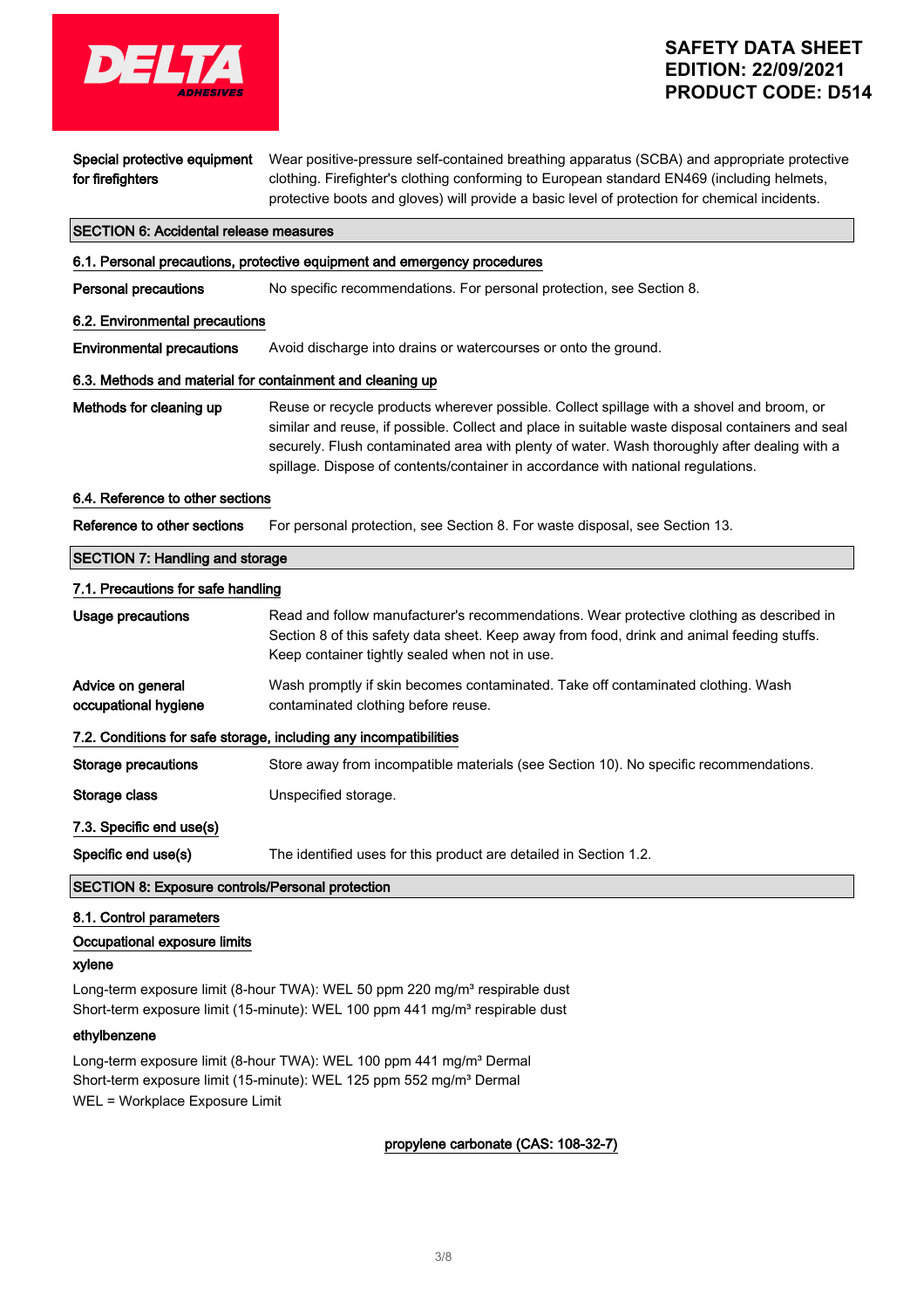

| <b>DNEL</b>                                        | Industry - Inhalation; Long term systemic effects: 50 mg/kg/day<br>Industry - Inhalation; Long term local effects: 20 mg/m <sup>3</sup><br>Industry - Dermal; Long term systemic effects: 50 mg/kg/day                                                                                 |
|----------------------------------------------------|----------------------------------------------------------------------------------------------------------------------------------------------------------------------------------------------------------------------------------------------------------------------------------------|
| <b>PNEC</b>                                        | - Fresh water; 0.9 mg/l<br>- marine water; 0.09 mg/l<br>- STP; 7.4E3 mg/l<br>- Soil; 0.81 mg/kg                                                                                                                                                                                        |
|                                                    | xylene (CAS: 1330-20-7)                                                                                                                                                                                                                                                                |
| <b>DNEL</b>                                        | Workers - Inhalation; Short term systemic effects: 289 mg/m <sup>3</sup><br>Workers - Inhalation; Short term local effects: 289 mg/m <sup>3</sup><br>Workers - Dermal; Long term systemic effects: 180 mg/kg<br>Workers - Inhalation; Long term systemic effects: 77 mg/m <sup>3</sup> |
| <b>PNEC</b>                                        | - Fresh water; 0.327 mg/l<br>- marine water; 0.327 mg/l<br>- Sediment (Freshwater); 12.46 mg/kg<br>- Sediment (Marinewater); 12.46 mg/kg<br>- Soil; 2.31 mg/kg<br>- STP; 6.58 mg/l<br>- Intermittent release; 0.327 mg/l                                                               |
| 8.2. Exposure controls                             |                                                                                                                                                                                                                                                                                        |
| Appropriate engineering<br>controls                | No specific ventilation requirements.                                                                                                                                                                                                                                                  |
| Eye/face protection                                | No specific eye protection required during normal use. Large Spillages: Eyewear complying<br>with an approved standard should be worn if a risk assessment indicates eye contact is<br>possible.                                                                                       |
| Hand protection                                    | No specific hand protection recommended. Large Spillages: Wear protective gloves.                                                                                                                                                                                                      |
| Hygiene measures                                   | Wash after use and before eating, smoking and using the toilet. Do not eat, drink or smoke<br>when using this product.                                                                                                                                                                 |
| <b>Respiratory protection</b>                      | No specific recommendations. Provide adequate ventilation. Large Spillages: If ventilation is<br>inadequate, suitable respiratory protection must be worn.                                                                                                                             |
| <b>Environmental exposure</b><br>controls          | Not regarded as dangerous for the environment.                                                                                                                                                                                                                                         |
| <b>SECTION 9: Physical and chemical properties</b> |                                                                                                                                                                                                                                                                                        |

# 9.1. Information on basic physical and chemical properties

| Appearance                                  | Grease.                     |
|---------------------------------------------|-----------------------------|
| Colour                                      | Red.                        |
| Odour                                       | Characteristic.             |
| Flash point                                 | > 200°C Cleveland open cup. |
| <b>Relative density</b>                     | $\sim$ 1.00 @ 20°C          |
| Solubility(ies)                             | Insoluble in water.         |
| 9.2. Other information                      |                             |
| <b>SECTION 10: Stability and reactivity</b> |                             |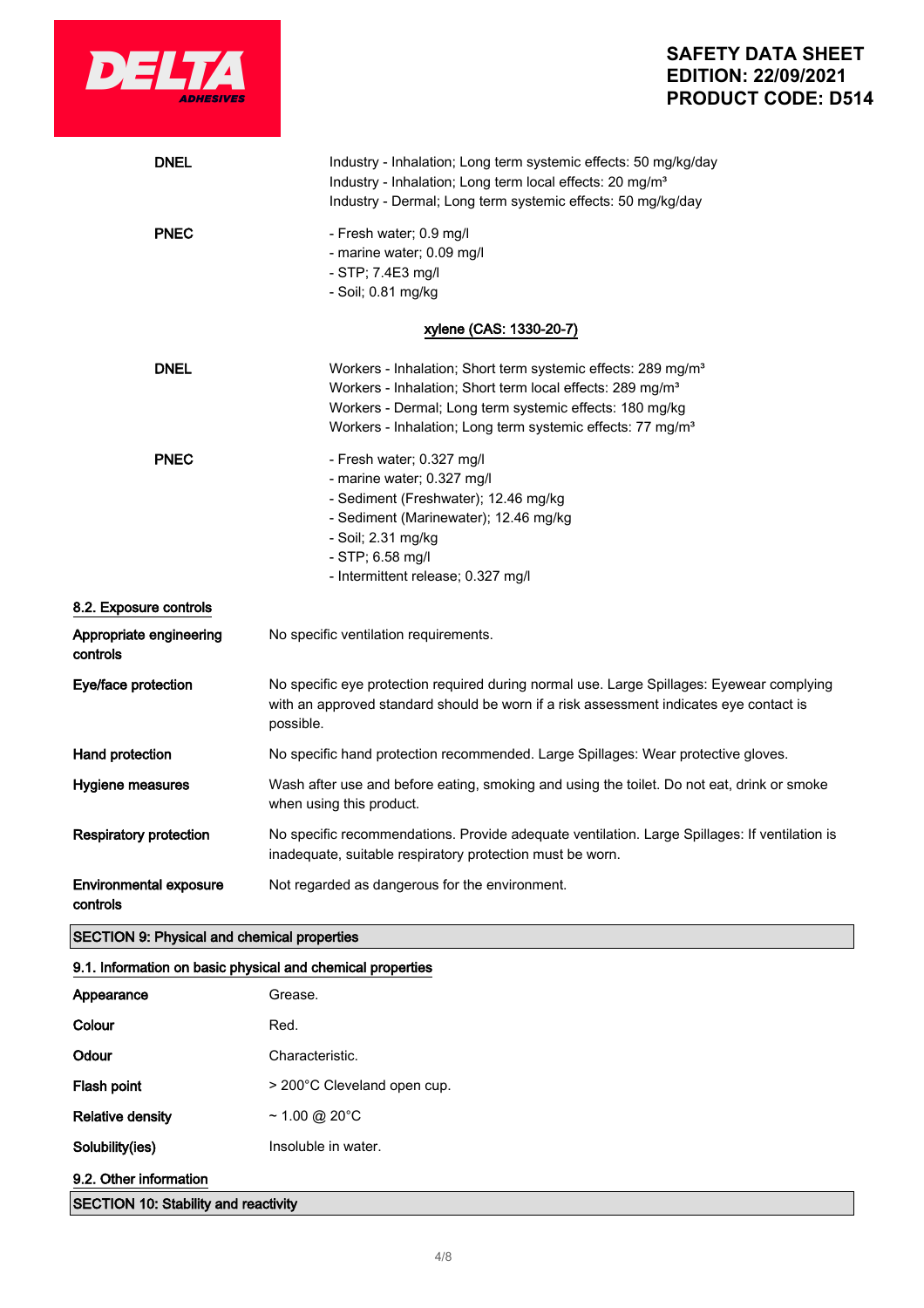

| 10.1. Reactivity                                                    |                                                                                                                                                                         |
|---------------------------------------------------------------------|-------------------------------------------------------------------------------------------------------------------------------------------------------------------------|
| Reactivity                                                          | See the other subsections of this section for further details.                                                                                                          |
| 10.2. Chemical stability                                            |                                                                                                                                                                         |
| <b>Stability</b>                                                    | Stable at normal ambient temperatures and when used as recommended. Stable under the<br>prescribed storage conditions.                                                  |
| 10.3. Possibility of hazardous reactions                            |                                                                                                                                                                         |
| Possibility of hazardous<br>reactions                               | No potentially hazardous reactions known.                                                                                                                               |
| 10.4. Conditions to avoid                                           |                                                                                                                                                                         |
| <b>Conditions to avoid</b>                                          | There are no known conditions that are likely to result in a hazardous situation.                                                                                       |
| 10.5. Incompatible materials                                        |                                                                                                                                                                         |
| Materials to avoid                                                  | No specific material or group of materials is likely to react with the product to produce a<br>hazardous situation.                                                     |
| 10.6. Hazardous decomposition products                              |                                                                                                                                                                         |
| Hazardous decomposition<br>products                                 | Does not decompose when used and stored as recommended. Thermal decomposition or<br>combustion products may include the following substances: Harmful gases or vapours. |
| <b>SECTION 11: Toxicological information</b>                        |                                                                                                                                                                         |
| 11.1. Information on toxicological effects                          |                                                                                                                                                                         |
| <b>Toxicological effects</b>                                        | Not regarded as a health hazard under current legislation.                                                                                                              |
| Acute toxicity - oral<br>Notes (oral LD <sub>50</sub> )             | Based on available data the classification criteria are not met.                                                                                                        |
| Acute toxicity - dermal<br>Notes (dermal LD <sub>50</sub> )         | Based on available data the classification criteria are not met.                                                                                                        |
| Acute toxicity - inhalation<br>Notes (inhalation LC <sub>50</sub> ) | Based on available data the classification criteria are not met.                                                                                                        |
| Skin corrosion/irritation<br>Animal data                            | Based on available data the classification criteria are not met.                                                                                                        |
| Serious eye damage/irritation<br>Serious eye damage/irritation      | Based on available data the classification criteria are not met.                                                                                                        |
| <b>Respiratory sensitisation</b><br>Respiratory sensitisation       | Based on available data the classification criteria are not met.                                                                                                        |
| <b>Skin sensitisation</b><br><b>Skin sensitisation</b>              | Based on available data the classification criteria are not met.                                                                                                        |
| Germ cell mutagenicity<br>Genotoxicity - in vitro                   | Based on available data the classification criteria are not met.                                                                                                        |
| Carcinogenicity                                                     |                                                                                                                                                                         |
| Carcinogenicity                                                     | Based on available data the classification criteria are not met.                                                                                                        |
| <b>IARC carcinogenicity</b>                                         | None of the ingredients are listed or exempt.                                                                                                                           |
| Reproductive toxicity                                               |                                                                                                                                                                         |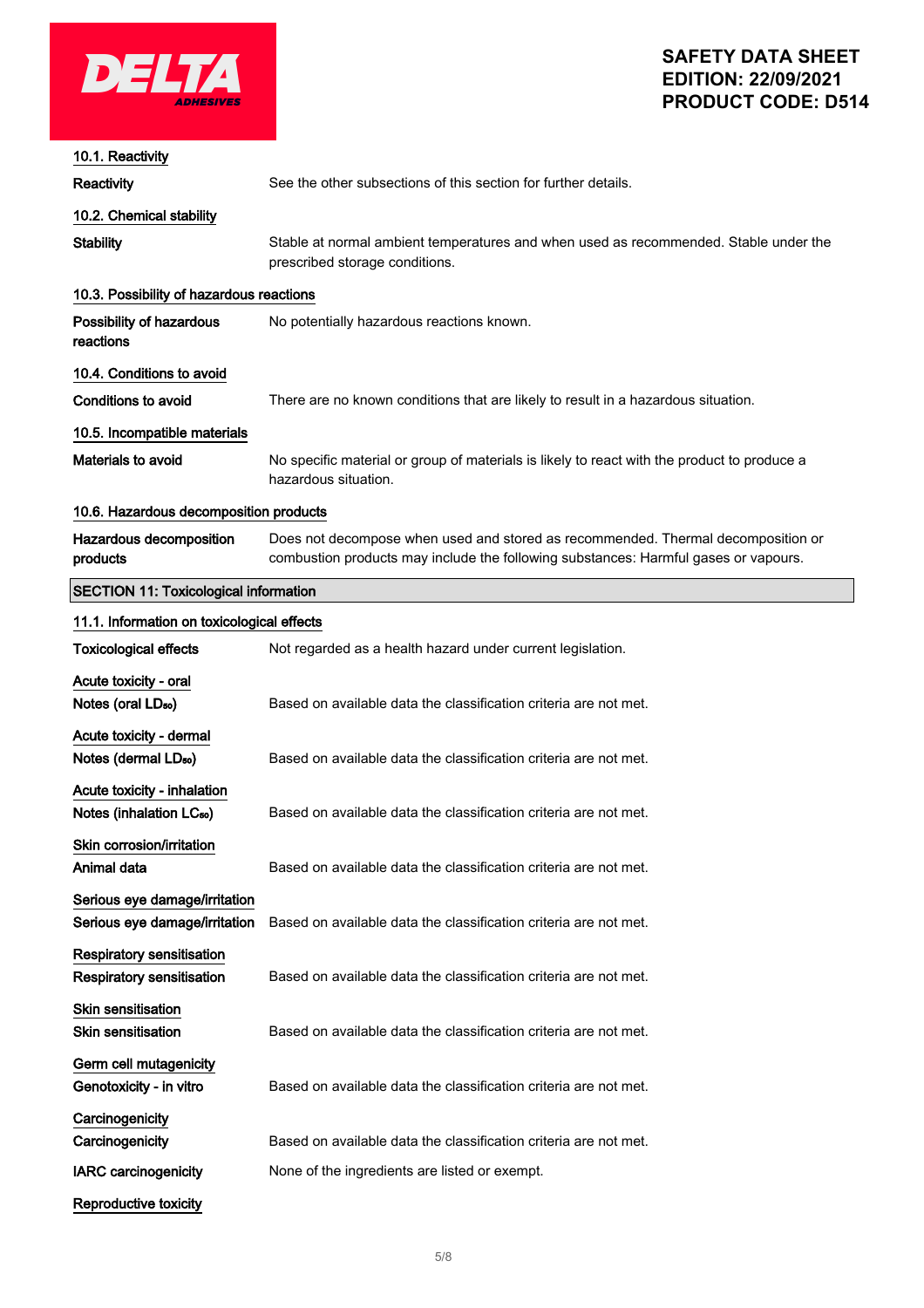

|                                                      | Reproductive toxicity - fertility Based on available data the classification criteria are not met.                                               |
|------------------------------------------------------|--------------------------------------------------------------------------------------------------------------------------------------------------|
| Reproductive toxicity -<br>development               | Based on available data the classification criteria are not met.                                                                                 |
| Specific target organ toxicity - single exposure     |                                                                                                                                                  |
| STOT - single exposure                               | Not classified as a specific target organ toxicant after a single exposure.                                                                      |
| Specific target organ toxicity - repeated exposure   |                                                                                                                                                  |
| STOT - repeated exposure                             | Not classified as a specific target organ toxicant after repeated exposure.                                                                      |
| <b>Aspiration hazard</b><br><b>Aspiration hazard</b> | Not relevant. Solid.                                                                                                                             |
| <b>General information</b>                           | No specific health hazards known. The severity of the symptoms described will vary<br>dependent on the concentration and the length of exposure. |
| Inhalation                                           | No specific symptoms known.                                                                                                                      |
| Ingestion                                            | No specific symptoms known. May cause discomfort if swallowed.                                                                                   |
| Skin contact                                         | Prolonged contact may cause dryness of the skin.                                                                                                 |
| Eye contact                                          | No specific symptoms known. May be slightly irritating to eyes.                                                                                  |
| Route of exposure                                    | Ingestion Inhalation Skin and/or eye contact                                                                                                     |
| <b>Target organs</b>                                 | No specific target organs known.                                                                                                                 |
|                                                      |                                                                                                                                                  |
| <b>SECTION 12: Ecological information</b>            |                                                                                                                                                  |
| <b>Ecotoxicity</b>                                   | Not regarded as dangerous for the environment. However, large or frequent spills may have<br>hazardous effects on the environment.               |
| 12.1. Toxicity                                       |                                                                                                                                                  |
| <b>Toxicity</b>                                      | Based on available data the classification criteria are not met.                                                                                 |
| 12.2. Persistence and degradability                  |                                                                                                                                                  |
|                                                      | Persistence and degradability The degradability of the product is not known.                                                                     |
| 12.3. Bioaccumulative potential                      |                                                                                                                                                  |
| <b>Bioaccumulative potential</b>                     | No data available on bioaccumulation.                                                                                                            |
| 12.4. Mobility in soil                               |                                                                                                                                                  |
| <b>Mobility</b>                                      | No data available.                                                                                                                               |
| 12.5. Results of PBT and vPvB assessment             |                                                                                                                                                  |
| 12.6. Other adverse effects                          |                                                                                                                                                  |
| Other adverse effects                                | None known.                                                                                                                                      |
| <b>SECTION 13: Disposal considerations</b>           |                                                                                                                                                  |

General information The generation of waste should be minimised or avoided wherever possible. Reuse or recycle products wherever possible. This material and its container must be disposed of in a safe way.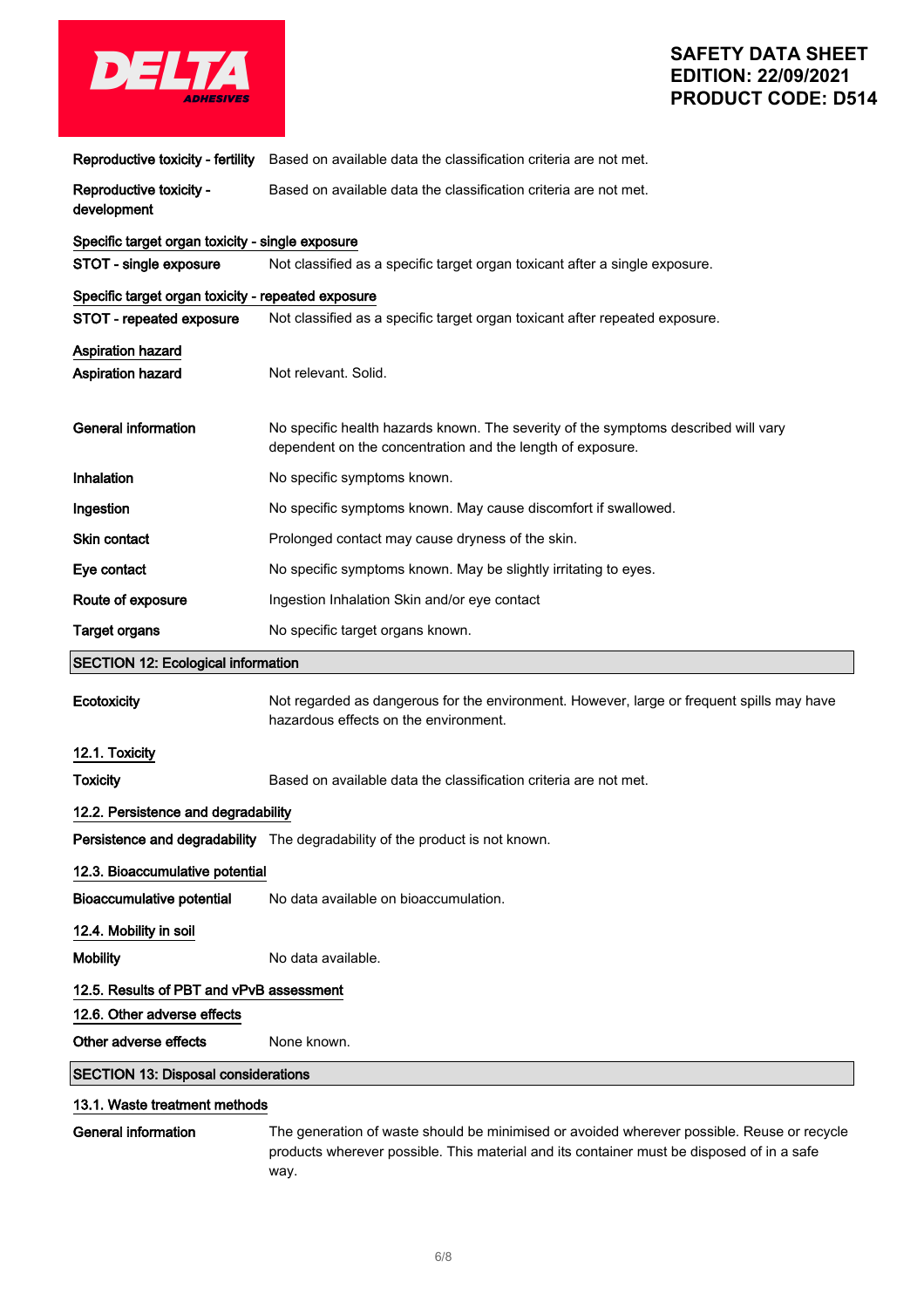

Disposal methods Dispose of surplus products and those that cannot be recycled via a licensed waste disposal contractor. Waste packaging should be collected for reuse or recycling. Incineration or landfill should only be considered when recycling is not feasible. Waste should not be disposed of untreated to the sewer unless fully compliant with the requirements of the local water authority.

## SECTION 14: Transport information

General The product is not covered by international regulations on the transport of dangerous goods (IMDG, IATA, ADR/RID).

## 14.1. UN number

Not applicable.

## 14.2. UN proper shipping name

Not applicable.

#### 14.3. Transport hazard class(es)

No transport warning sign required.

## 14.4. Packing group

Not applicable.

#### 14.5. Environmental hazards

#### Environmentally hazardous substance/marine pollutant No.

### 14.6. Special precautions for user

Not applicable.

## 14.7. Transport in bulk according to Annex II of MARPOL and the IBC Code

## Transport in bulk according to Not applicable. Annex II of MARPOL 73/78 and the IBC Code

#### SECTION 15: Regulatory information

#### 15.1. Safety, health and environmental regulations/legislation specific for the substance or mixture

| National regulations | Health and Safety at Work etc. Act 1974 (as amended).<br>The Carriage of Dangerous Goods and Use of Transportable Pressure Equipment<br>Regulations 2009 (SI 2009 No. 1348) (as amended) ["CDG 2009"].<br>EH40/2005 Workplace exposure limits.                                                                                                                                                                                                                       |
|----------------------|----------------------------------------------------------------------------------------------------------------------------------------------------------------------------------------------------------------------------------------------------------------------------------------------------------------------------------------------------------------------------------------------------------------------------------------------------------------------|
| EU legislation       | Regulation (EC) No 1907/2006 of the European Parliament and of the Council of 18<br>December 2006 concerning the Registration, Evaluation, Authorisation and Restriction of<br>Chemicals (REACH) (as amended).<br>Commission Regulation (EU) No 2015/830 of 28 May 2015.<br>Regulation (EC) No 1272/2008 of the European Parliament and of the Council of 16<br>December 2008 on classification, labelling and packaging of substances and mixtures (as<br>amended). |

#### 15.2. Chemical safety assessment

No chemical safety assessment has been carried out.

#### Inventories